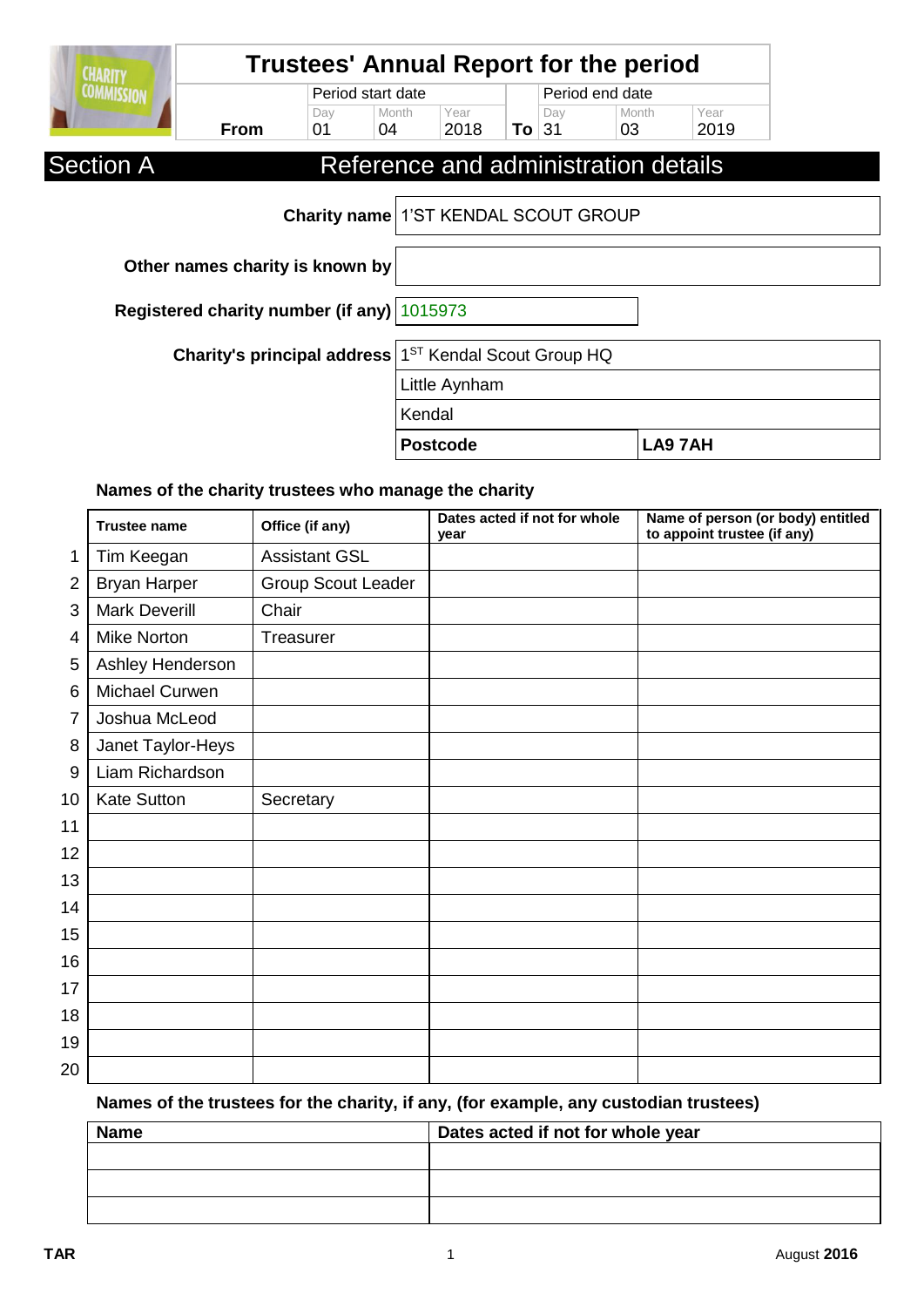### **Names and addresses of advisers (Optional information)**

| <b>Type of adviser</b> | <b>Name</b> | <b>Address</b> |
|------------------------|-------------|----------------|
|                        |             |                |
|                        |             |                |
|                        |             |                |
|                        |             |                |

**Name of chief executive or names of senior staff members (Optional information)**

# **Section B Structure, governance and management**

### **Description of the charity's trusts**

| Type of governing document                                          | The Group's governing documents are those of the The Scout<br>(eg. trust deed, constitution) Association. They consist of a Royal Charter, which in turn gives authority<br>to the Bye Laws of the Association and The Policy, Organisation and<br>Rules of The Scout Association. |
|---------------------------------------------------------------------|------------------------------------------------------------------------------------------------------------------------------------------------------------------------------------------------------------------------------------------------------------------------------------|
| How the charity is constituted<br>(eg. trust, association, company) | The Group is a trust established under its rules which are common to all<br>Scouts.                                                                                                                                                                                                |
| Trustee selection methods                                           | The Trustees are appointed in accordance with the Policy, Organisation<br>(eg. appointed by, elected by) and Rules of The Scout Association.                                                                                                                                       |

### **Additional governance issues (Optional information)**

| You may choose to include<br>additional information, where<br>relevant, about: |                                                                                                     | The Group is managed by the Group Executive Committee, the members<br>of which are the 'Charity Trustees' of the Scout Group which is an<br>educational charity. As charity trustees they are responsible for complying<br>with legislation applicable to charities. This includes the registration,                                                                                             |
|--------------------------------------------------------------------------------|-----------------------------------------------------------------------------------------------------|--------------------------------------------------------------------------------------------------------------------------------------------------------------------------------------------------------------------------------------------------------------------------------------------------------------------------------------------------------------------------------------------------|
|                                                                                | • policies and procedures<br>adopted for the induction and<br>training of trustees;                 | keeping proper accounts and making returns to the Charity Commission<br>as appropriate.                                                                                                                                                                                                                                                                                                          |
| $\bullet$                                                                      | the charity's organisational<br>structure and any wider<br>network with which the charity<br>works; | The Committee consists of 3 independent representatives, Chair,<br>Treasurer and Secretary together with the Group Scout Leaders,<br>individual section leaders and parent's representation and meets every 2<br>months.                                                                                                                                                                         |
| $\bullet$                                                                      | relationship with any related<br>parties;                                                           | This Group Executive Committee exists to support the Group Scout<br>Leader in meeting the responsibilities of the appointments and is<br>responsible for:                                                                                                                                                                                                                                        |
| $\bullet$                                                                      | trustees' consideration of<br>major risks and the system<br>and procedures to manage<br>them.       | The maintenance of Group property.<br>The raising of funds and the administration of Group finance; The<br>insurance of persons, property and equipment; Group public occasions;<br>Assisting in the recruitment of leaders and other adult support; Appointing<br>any sub committees that may be required;<br>Appointing Group Administrators and Advisors other than those who are<br>elected. |
|                                                                                |                                                                                                     | <b>Risk and Internal Control</b><br>The group has in place systems of internal controls that are designed to<br>provide reasonable assurance against material mismanagement or loss,<br>these include 2 signatories for all payments and a comprehensive<br>insurance policies to ensure that insurable risks are covered.                                                                       |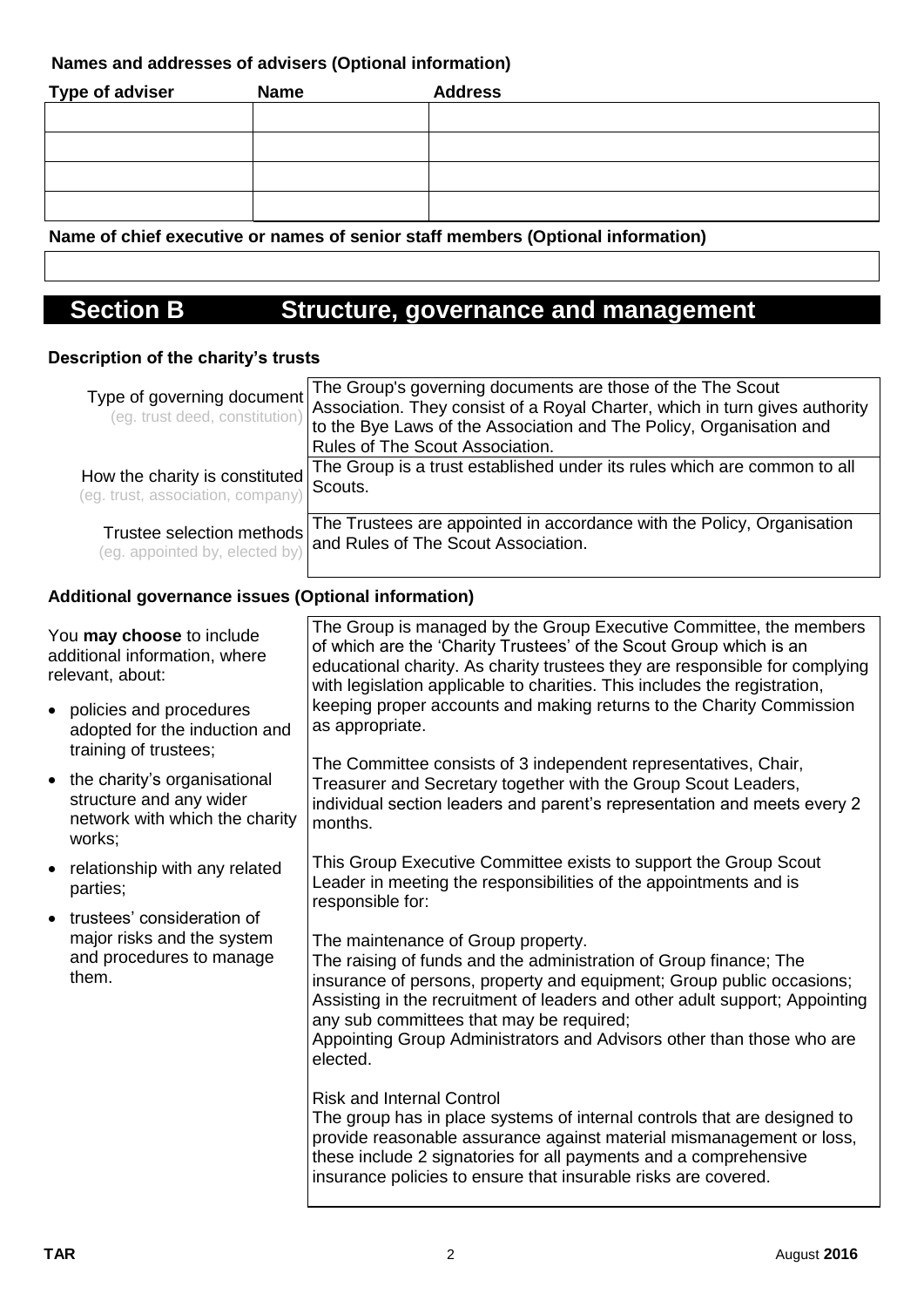# **Section C Objectives and activities**

| Summary of the objects of the<br>charity set out in its<br>governing document                                                                                                                                                                                                            | The objectives of the group are as a unit of the Scout Association.<br>The Aim of The Scout Association is to promote the development of<br>young people in achieving their full physical, intellectual, social and<br>spiritual potentials, as individuals, as responsible citizens and as<br>members of their local national and international communities.                                                                                                                                                  |
|------------------------------------------------------------------------------------------------------------------------------------------------------------------------------------------------------------------------------------------------------------------------------------------|----------------------------------------------------------------------------------------------------------------------------------------------------------------------------------------------------------------------------------------------------------------------------------------------------------------------------------------------------------------------------------------------------------------------------------------------------------------------------------------------------------------|
| Summary of the main<br>activities undertaken for the<br>public benefit in relation to<br>these objects (include within<br>this section the statutory<br>declaration that trustees have<br>had regard to the guidance<br>issued by the Charity<br><b>Commission on public</b><br>benefit) | The method of achieving the Aim of the Association is by providing an<br>enjoyable and attractive scheme of progressive training, based on the<br>Scout Promise and Law and guided by adult leadership.<br>Trustees have reviewed the Guidance on Public Benefit and are satisfied<br>that they meet the requirements. The Group meets the Charity<br>Commission's public benefit criteria under both the advancement of<br>education and the advancement of citizenship or community<br>development headings. |

## **Additional details of objectives and activities (Optional information)**

| You may choose to include<br>further statements, where<br>relevant, about: |
|----------------------------------------------------------------------------|
| policy on grantmaking;                                                     |
| policy programme related<br>investment;                                    |
| contribution made by<br>$\bullet$<br>volunteers.                           |

 $\blacksquare$ 

# Section D **Achievements and performance**

| Summary of the main<br>achievements of the charity<br>during the year | Continuing to run successful groups in Beavers, Cubs and Scouts. |  |  |
|-----------------------------------------------------------------------|------------------------------------------------------------------|--|--|
|                                                                       |                                                                  |  |  |
|                                                                       |                                                                  |  |  |
|                                                                       |                                                                  |  |  |
|                                                                       |                                                                  |  |  |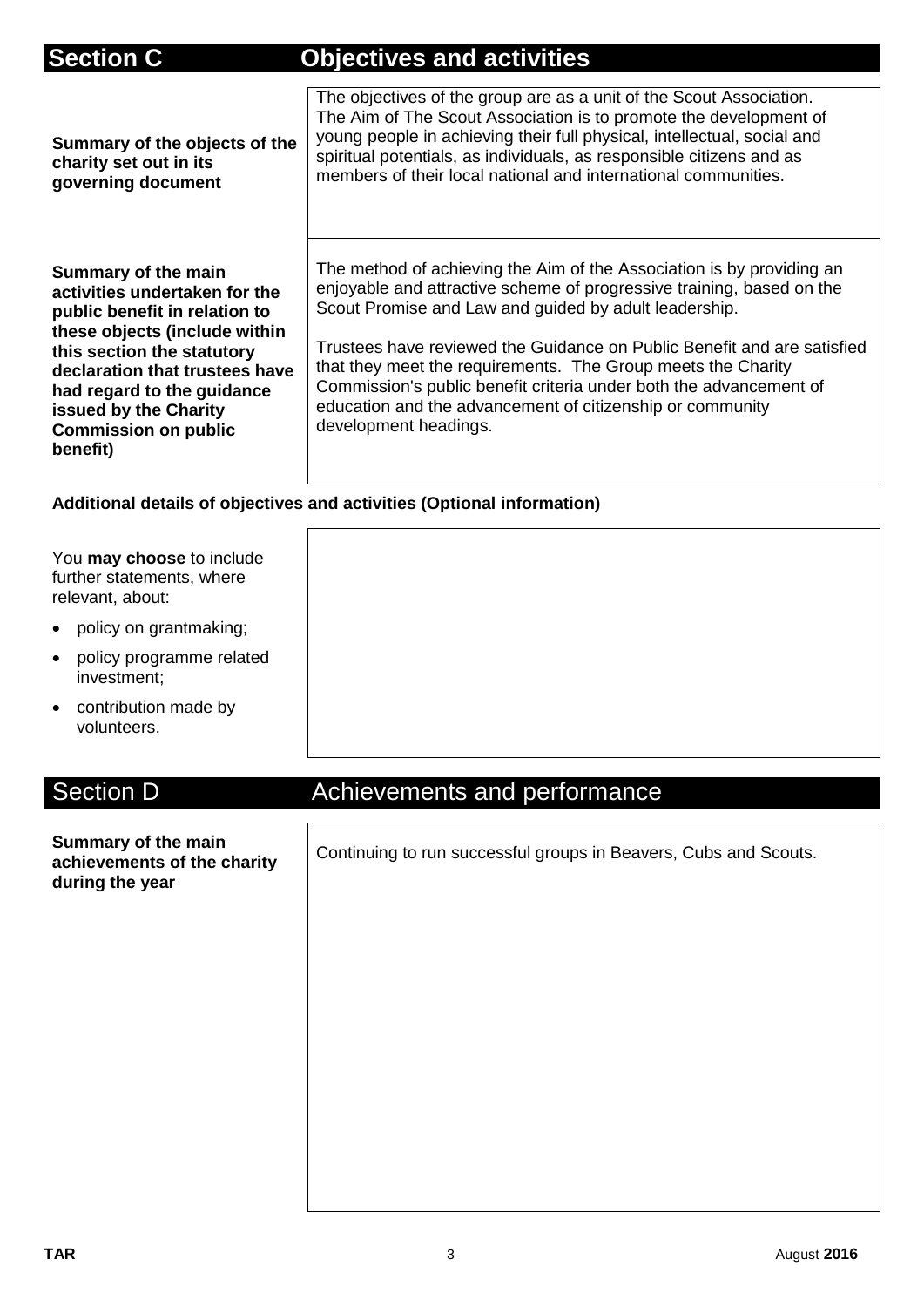| <b>Section E</b>                                                                                                                                             | <b>Financial review</b>                                                                                                                                                                                                                                                                                                |
|--------------------------------------------------------------------------------------------------------------------------------------------------------------|------------------------------------------------------------------------------------------------------------------------------------------------------------------------------------------------------------------------------------------------------------------------------------------------------------------------|
| <b>Brief statement of the</b><br>charity's policy on reserves                                                                                                | The Group's policy on reserves is to hold sufficient resources to continue<br>the charitable activities of the group should income and fundraising<br>activities fall short. The Group Executive Committee considers that the<br>group should hold a sum equivalent to 12 months running costs, circa<br>£15,000.      |
| Details of any funds materially<br>in deficit                                                                                                                | None                                                                                                                                                                                                                                                                                                                   |
| <b>Further financial review details (Optional information)</b>                                                                                               |                                                                                                                                                                                                                                                                                                                        |
| You may choose to include<br>additional information, where<br>relevant about:<br>the charity's principal<br>sources of funds (including<br>any fundraising); | The Group does not have sufficient funds to invest in longer term<br>investments. The Group has therefore adopted a risk averse strategy to<br>the investment of its funds. All funds are held in cash using only<br>mainstream banks or building societies and a secure deposit fund<br>account to maximise interest. |
| how expenditure has<br>$\bullet$<br>supported the key objectives<br>of the charity;                                                                          |                                                                                                                                                                                                                                                                                                                        |
| investment policy and<br>$\bullet$<br>objectives including any<br>ethical investment policy<br>adopted.                                                      |                                                                                                                                                                                                                                                                                                                        |

# **Section F Cther optional information**

# **Section G** Declaration

**The trustees declare that they have approved the trustees' report above.** 

### **Signed on behalf of the charity's trustees**

| Signature(s) M Norton                            |                                    | M Deveríll           |
|--------------------------------------------------|------------------------------------|----------------------|
| <b>Full name(s)</b> Mike Norton                  |                                    | <b>Mark Deverill</b> |
| Position (eg Secretary, Chair, Treasurer<br>etc) |                                    | Chair                |
|                                                  | <b>Date</b> $_{\big  18}$ May 2019 |                      |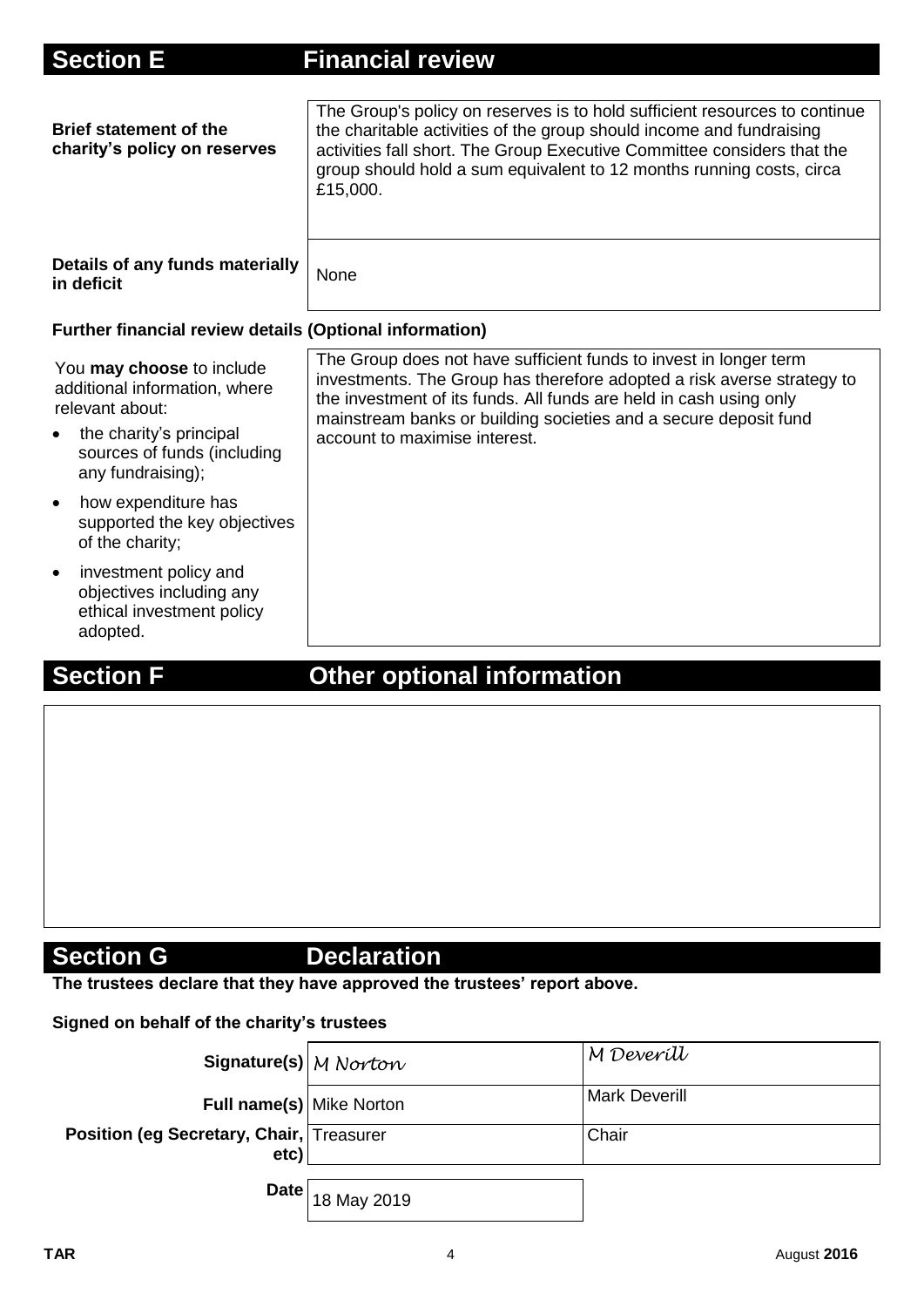### **1'ST KENDAL SCOUT GROUP INCOME AND EXPENDITURE ACCOUNT FOR YEAR ENDING 31st MARCH 2019**

| 2017-2018       | <b>Income</b>                                                               |           |           | 2018-2019              |
|-----------------|-----------------------------------------------------------------------------|-----------|-----------|------------------------|
|                 | <b>Fundraising:</b>                                                         | £2,461.00 | £2,527.40 |                        |
| £1,400.00       | 200 Club                                                                    |           |           | £1,400.00              |
| £466.00         | Sponsored Walk                                                              |           |           | £576.40                |
| £485.00         | Rent                                                                        |           |           | £495.00                |
| £60.00          | Games Hire                                                                  |           |           | £0.00                  |
| £50.00<br>£0.00 | Starter Packs, Scarves, Woggles & Badges<br><b>Frieda Scott Trust Grant</b> |           |           | £56.00                 |
| £13,780.00      | <b>Other Donations &amp; Grants:</b>                                        |           |           | £8,000.00<br>£6,325.00 |
| £0.00           |                                                                             |           |           | £500.00                |
| £5,252.50       | Group Camp Loan<br>Subscriptions                                            |           |           | £7,322.50              |
| £2,155.00       | Membership Fees                                                             |           |           | £2,320.00              |
| £0.00           | Subscriptions paid in error                                                 |           |           | £171.00                |
| £237.10         | Sale of Equipment                                                           |           |           | £0.00                  |
| £0.00           | <b>Electricity Refund</b>                                                   |           |           | £19.19                 |
| £2,248.82       | Gift Aid:                                                                   | 2015-2016 | 2017-2018 | £2,075.68              |
| £2,089.40       |                                                                             | 2016-2017 |           |                        |
| £27.07          | <b>COIF Account Interest</b>                                                |           |           | £54.66                 |
| £28,250.89      | <b>Total Income:</b>                                                        |           |           | £29,315.43             |
|                 | <b>Expenditure</b>                                                          |           |           |                        |
|                 | <b>General Expenses:</b>                                                    | £5,234.83 | £5,611.78 |                        |
| £2,005.57       | <b>Grants to Sections</b>                                                   |           |           | £2,283.67              |
| £657.14         | <b>Badges</b>                                                               |           |           | £445.68                |
| £123.62         | Equipment                                                                   |           |           | £0.00                  |
| £67.25          | Miscellaneous                                                               |           |           | £101.93                |
| £2,381.25       | Fees to HQ / County / Lease Fee                                             |           |           | £2,780.50              |
| £0.00           | Subscriptions in error refunded                                             |           |           | £171.00                |
| £0.00           | Camp Refunded Loan                                                          |           |           | £500.00                |
|                 | <b>Minibus:</b>                                                             | £2,297.12 | £2,545.57 |                        |
| £165.00         | Tax                                                                         |           |           | £165.00                |
| £467.42         | Fuel                                                                        |           |           | £612.04                |
| £536.72         | MOT / Repairs                                                               |           |           | £618.01                |
| £1,127.98       | Insurance & Permit                                                          |           |           | £1,150.52              |
|                 | <b>Property:</b>                                                            | £2,926.97 | £3,655.12 |                        |
| £711.76         | Electricity                                                                 |           |           | £1,160.76              |
| £100.79         | Repairs & Cleaning                                                          |           |           | £430.93                |
| £626.90         | Rent / Rates / Water                                                        |           |           | £649.49                |
| £180.19         | Phone / Website                                                             |           |           | £293.33                |
| £1,307.33       | Insurance                                                                   |           |           | £1,413.94              |
| £0.00           | <b>Planning Fees</b>                                                        |           |           | £210.00                |
| £0.00           | <b>Building Development</b>                                                 |           |           | £42,553.29             |
| £10,458.92      | <b>Total Expenditure:</b>                                                   |           |           | £55,540.09             |
| £17,791.97      | <b>Excess of Income over Expenditure</b>                                    |           |           | $-£26,224.66$          |
| £29,037.71      | <b>Opening Balance Brought Forward</b>                                      |           |           | £46,829.68             |
| £46,829.68      | <b>Closing Balance Carried Forward</b>                                      |           |           | £20,605.02             |

Page 1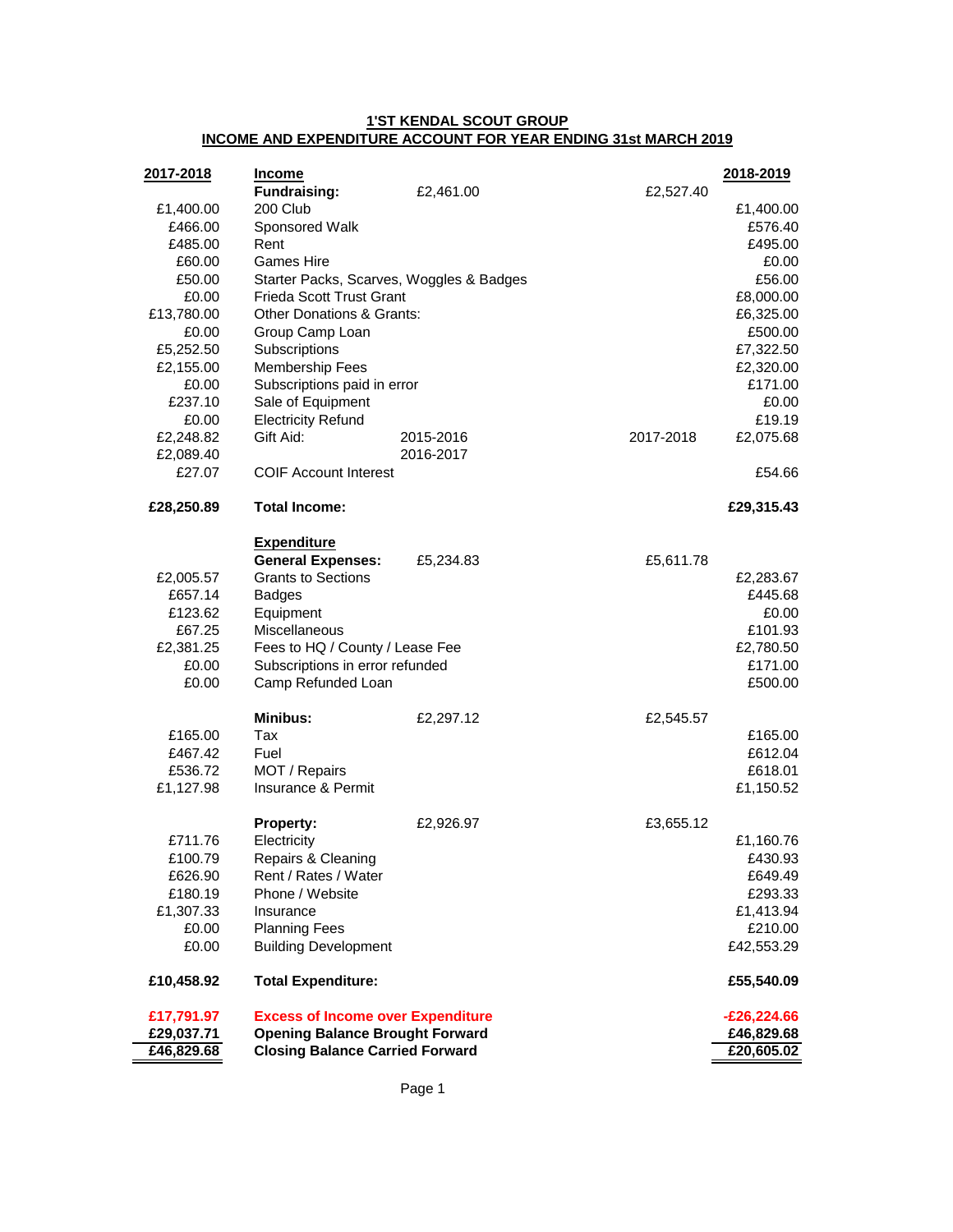| 2017-2018                | <b>Bank Accounts Represented by</b>             | 2018-2019               |
|--------------------------|-------------------------------------------------|-------------------------|
| £35,415.51<br>£11.414.17 | <b>Barclays Current Account</b><br>COIF Account | £9,136.19<br>£11,468.83 |
| £46,829.68               |                                                 | £20,605.02              |

### **Statement of Assets as at 31 March 2019**

|                                  | At 31/03/2018 | At 31/03/2019           | Change        |
|----------------------------------|---------------|-------------------------|---------------|
| Note 1                           | £273,724.00   | £284,782.00             | £11,058.00    |
| Note 1                           | £91,238.00    | £94,924.00              | £3,686.00     |
|                                  | £11,000.00    | £10,000.00              | $-E1,000.00$  |
| Note 1                           | £52,320.00    | £54,119.00              | £1,799.00     |
|                                  |               |                         |               |
|                                  | £5,829.68     | £6,605.02               | £775.34       |
| Minibus Fund                     |               | £8,000.00               | £2,000.00     |
| <b>Building Development Fund</b> |               | £6,000.00               | $-E29,000.00$ |
|                                  | £475,111.68   | £464,430.02             | -£10,681.66   |
|                                  |               | £6,000,00<br>£35,000.00 |               |

Note 1: Declared Valuations for Insurance Purposes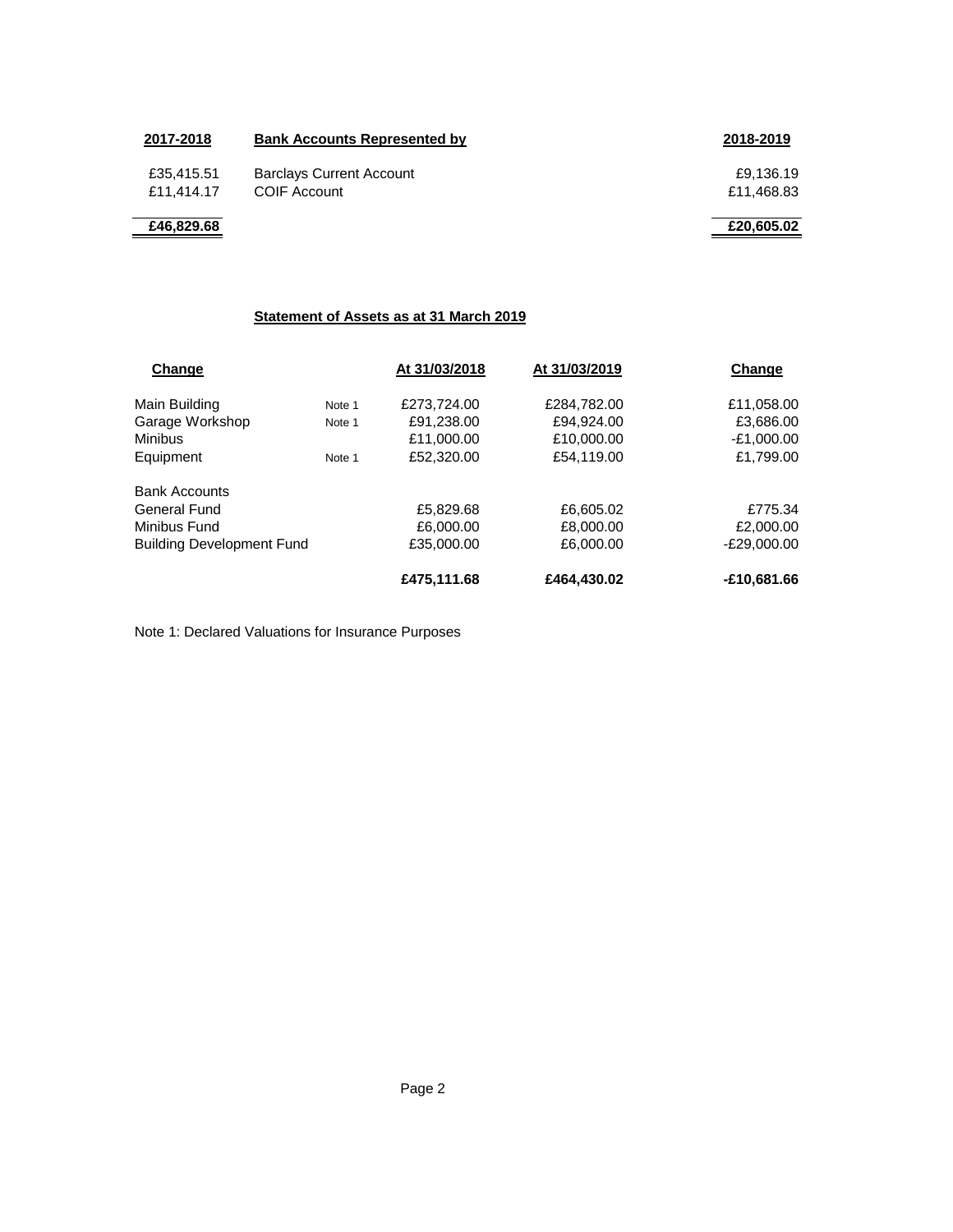# Independent examiner's report on the accounts



# **CHARITY COMMISSION**<br>FOR ENGLAND AND WALES

| <b>Section A</b>                                                  | <b>Independent Examiner's Report</b>                                                                                                                                                                                                                                                                                                                                                                                                                                                                                                                                                                                                                                                           |                        |                                                              |
|-------------------------------------------------------------------|------------------------------------------------------------------------------------------------------------------------------------------------------------------------------------------------------------------------------------------------------------------------------------------------------------------------------------------------------------------------------------------------------------------------------------------------------------------------------------------------------------------------------------------------------------------------------------------------------------------------------------------------------------------------------------------------|------------------------|--------------------------------------------------------------|
| Report to the trustees/<br>members of                             | Prarity Name<br>1st KENDAL SCOUTGROUP                                                                                                                                                                                                                                                                                                                                                                                                                                                                                                                                                                                                                                                          |                        |                                                              |
| On accounts for the year<br>ended                                 | 31st MARCH 2019                                                                                                                                                                                                                                                                                                                                                                                                                                                                                                                                                                                                                                                                                | Charity no<br>(if any) | 1018973                                                      |
| Set out on pages                                                  | l and 2                                                                                                                                                                                                                                                                                                                                                                                                                                                                                                                                                                                                                                                                                        |                        | (remember, to include the page manoers of additional sheets) |
| <b>Respective</b><br>responsibilities of<br>trustees and examiner | The charity's trustees are responsible for the preparation of the accounts.<br>The charity's trustees consider that an audit is not required for this year<br>under section 144 of the Charities Act 2011 ("the Charities Act") and that an<br>independent examination is needed. [The charity's gross income exceeded<br>£250,000 and I am qualified to undertake the examination by being a<br>qualified-member-of-[named-body]]. Delete [] if not applicable.                                                                                                                                                                                                                               |                        |                                                              |
|                                                                   | It is my responsibility to:<br>examine the accounts under section 145 of the Charities Act,<br>to follow the procedures laid down in the general Directions given by the<br>Charity Commission (under section 145(5)(b) of the Charities Act, and<br>to state whether particular matters have come to my attention                                                                                                                                                                                                                                                                                                                                                                             |                        |                                                              |
| <b>Basis of independent</b><br>examiner's statement               | My examination was carried out in accordance with general Directions given<br>by the Charity Commission. An examination includes a review of the<br>accounting records kept by the charity and a comparison of the accounts<br>presented with those records. It also includes consideration of any unusual<br>items or disclosures in the accounts, and seeking explanations from the<br>trustees concerning any such matters. The procedures undertaken do not<br>provide all the evidence that would be required in an audit, and<br>consequently no opinion is given as to whether the accounts present a 'true<br>and fair' view and the report is limited to those matters set out in the |                        |                                                              |

statement below.